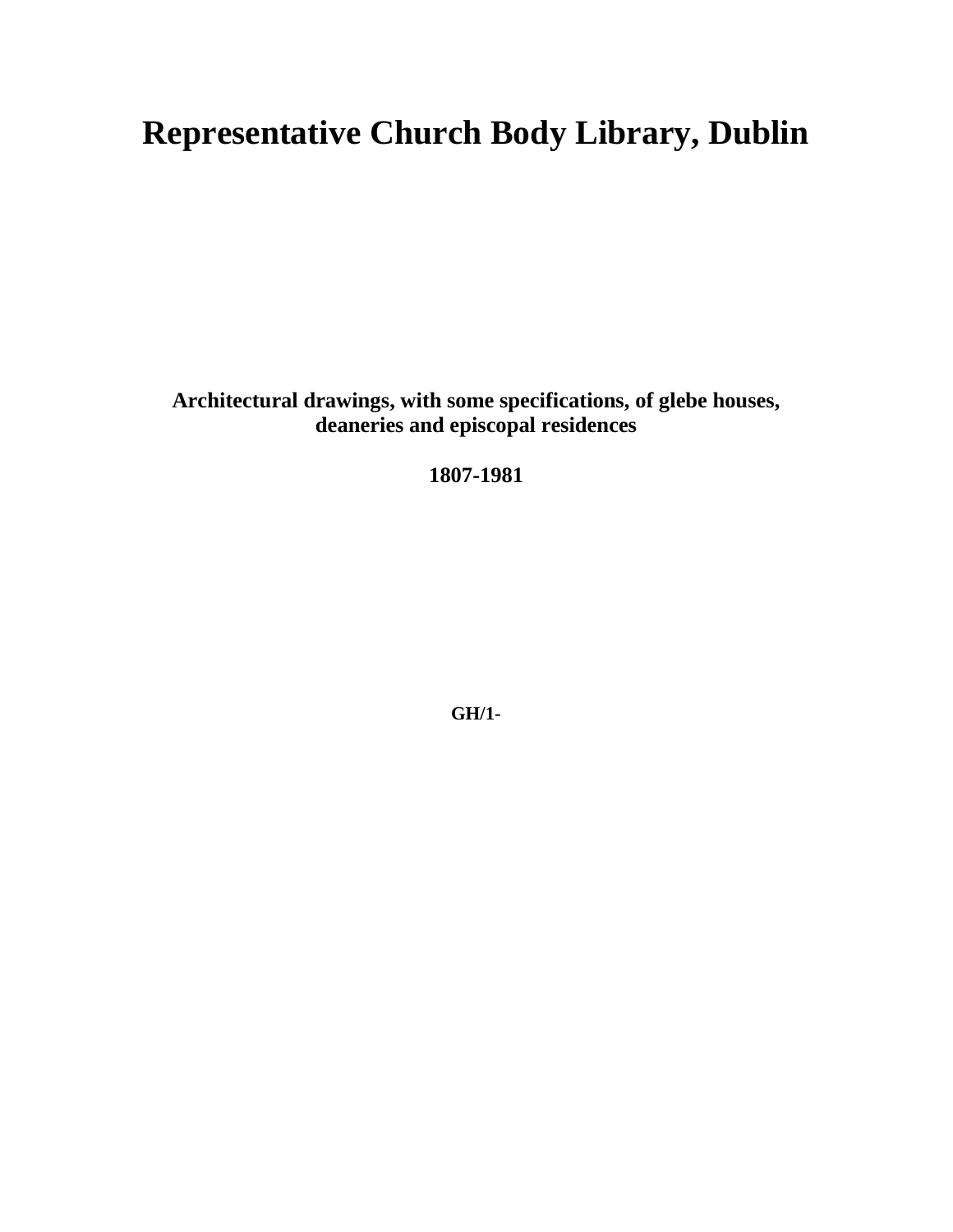# 1. **Kilcullen (Kildare)**

1. Specification, elevations, plans of house & offices [incomplete] Timothy Dunn  $[n.d.]$ 29 x 46 cm Watercolour & ink on paper

#### 2. **Unidentified house**

1. Front elevation & plans [Unsigned] [  $n.d.]$ 28 x 37 cm Ink on paper

# 3. **Unidentified house, ground plans, [n.d.]**

1. Plans of upper story and basement storey [Unsigned]  $[n.d.]$ 23 x 38 cm Watercolour & ink on paper

#### 4. **Glebe house & offices for the Revd Mr King**

1. Front elevation & plans of parlour storey, bedchamber stoery, basement story and offices

A. Hagguard  $[n.d.]$ 47 x 59 cm Watercolour & ink on paper

#### 5. **Finglas (Dublin)**

- 1. Front elevation
- 2. Plans of principal storey and bedchamber storey
- 3. Plans of basement and offices
- 4. Specification

[Unsigned]  $[n.d.]$ 38 x 47 cm Ink on paper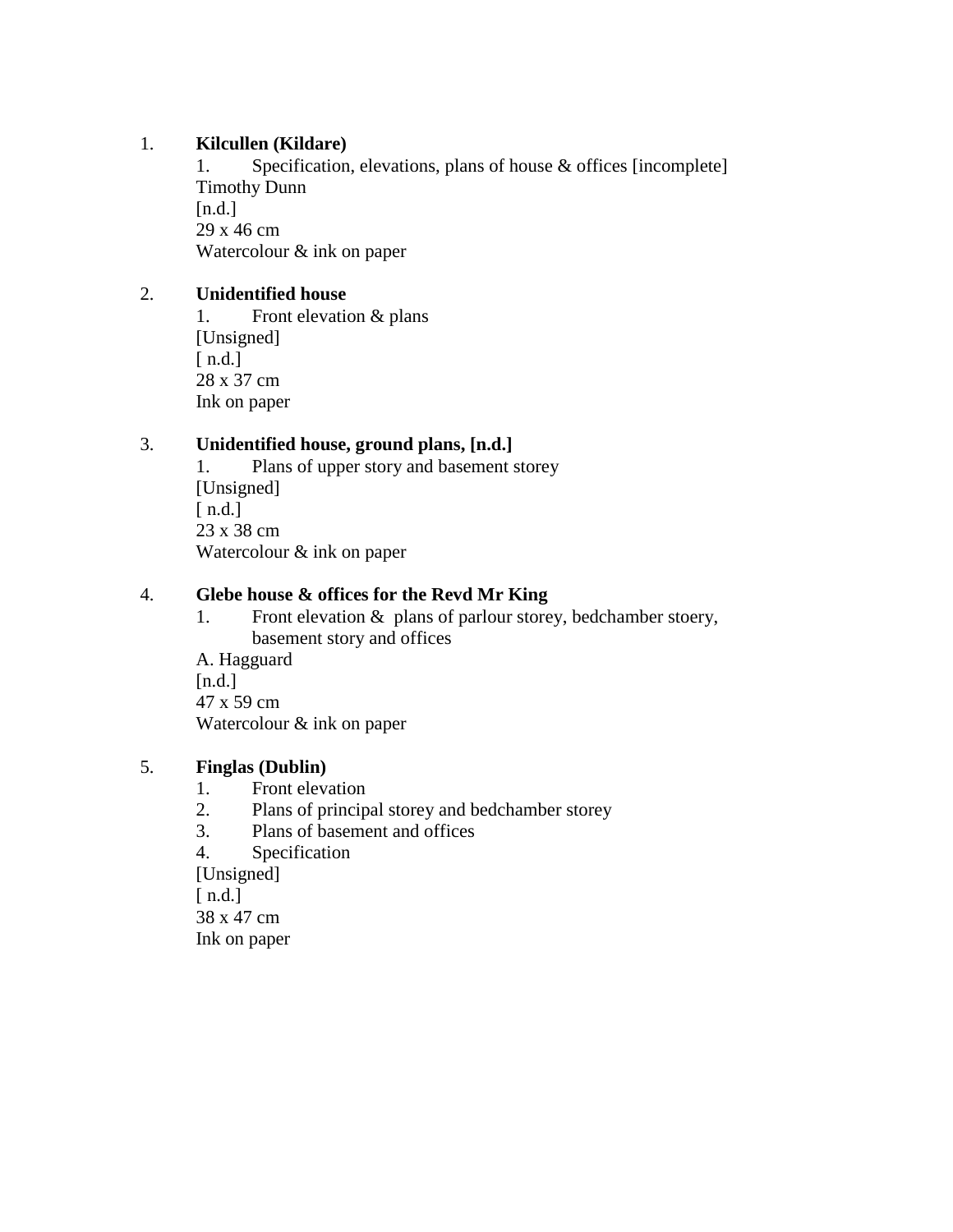#### 6. **Raheny (Dublin)**

1. Front elevation, plans of principal storey, bedchamber storey and basement story

Richd Morrison (1767-1849); addressed to Mr Hawley, carpenter, Whites Lane, Dorset St  $[n.d.]$ 

58 x 36 cm

Ink on paper

#### 7. **Kilgobban (Dublin)**

1. Front elevation, plans of principal storey, chamber storey and basement storey John Bowden (d.1821-2) [n.d. but marked as 'Lodged in the Registry 27 Decr 1817'] 48 x 61 cm Watercolour & ink on paper

#### 8. **Rathmore (Glendalough)**

1. Plans of principal storey, chamber storey & basement stoery for proposed additions and alterations [Unsigned]  $[n.d.]$ 46 x 57 cm Watercolour & ink on paper

# 9. **Rathangan (Kildare)**

1. Front & side elevations and sections [Unsigned] 1963 54 x 74 cm Ink on paper

# 10. **Dunfeeny (Killala)**

- 1. Front elevation , elevation of offices, plan & stableyard plan, chamber plan, basement plan
- 2. Specification by Josh Welland, Archt, 48 Upper Rutland St, Febr 1828

68 x 52 cm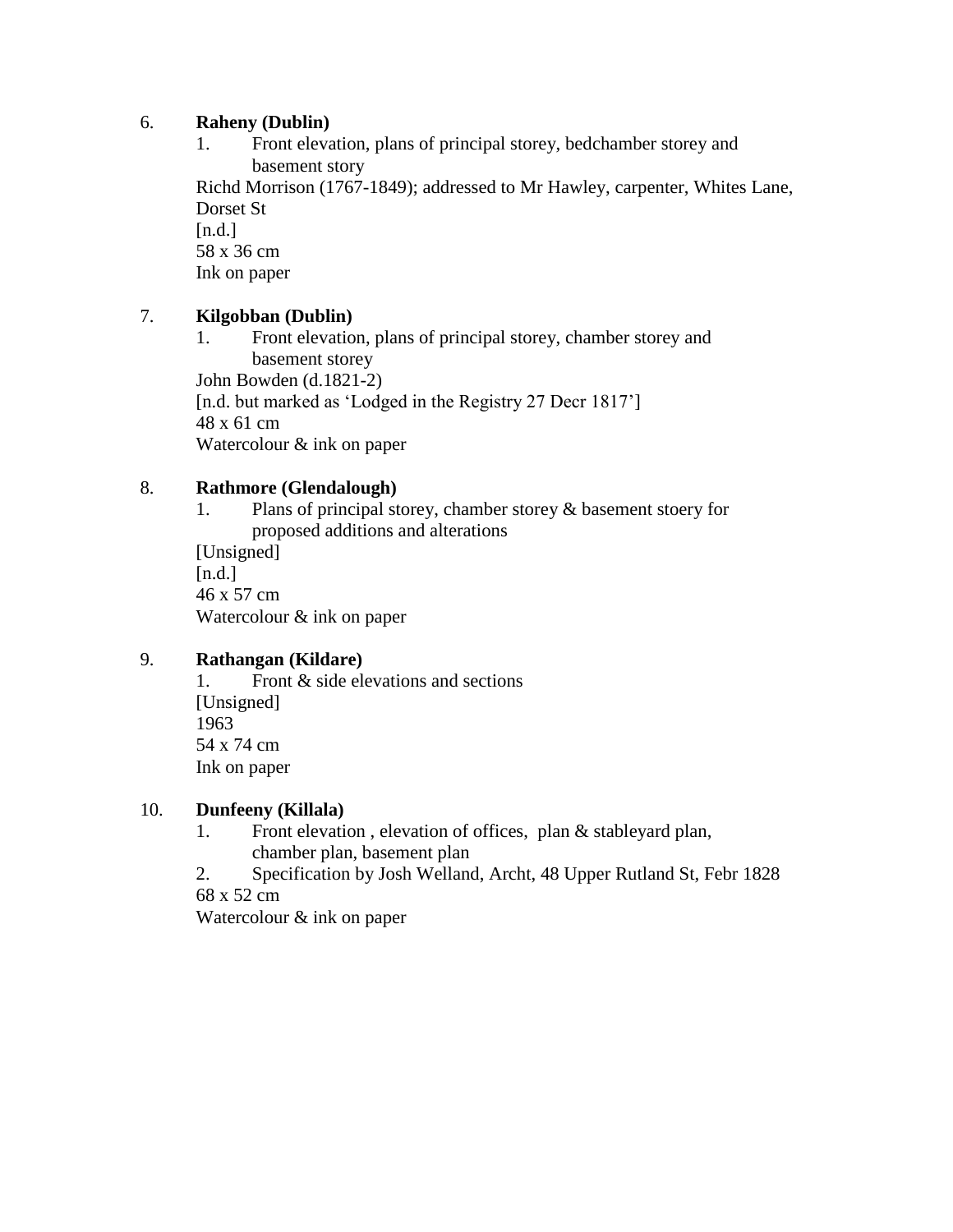# 11. **Collooney (Achonry)**

- 1. Specification for glebe house & offices by John Lynn, Architect, Sligo, 25 January 1819 (2 copies)
- 2. Front elevation, floor plan, chamber floor plan, section from front to rear
- 3. Front elevation, rear elevation, elevation of offices, floor plan, chamber floor plan, basement floor & offices plan, second floor of offices plan, section

Endorsed as approved by Jas [Vershoyle, bishop of ] Killala, 29 April 1820 32 x 43 & 48 x 58 cm Watercolour & ink on paper

# 12. **Collooney (Achonry)**

- 1. Front elevation & plan of bedroom storey
- 2. Plan of principal storey and stable yard
- 3. Elevation of offices and section of house

James Lynn, Archt. Sligo

[n.d. but Archdeacon [Thomas] Kingsbury, for whom the plans were made, was vicar of Ballisodare, 1820-21]

41 x 32 cm

Watercolour & ink on paper

# 13. **Collooney (Achonry)**

- 1. Front elevation, ground floor plan, prince[pal; floor plan and chamber floor plan for new additions.
- James Caldwell

15 June 1832 & endorsed as approved by Jas [Vershoyle, bishop of] Killala, 16 July 1832

44 x 56 cm

Watercolour & ink on paper

# 14. **Ballysakeery (Killala)**

- 1. Proposal to also enclose the glebe with a stone wall, to build a garden wall & to enclose the office yard, endorsed as approved by Jas [Vershoyle, bishop of] Killala, [n.d.]
- 2. Basement plan
- 3. Ground floor plan
- 4. Front elevation
- 5. Elevation and plans of stable block

[Unsigned]

Endorsed as approved by Jas [Vershoyle, bishop of] Killala, 1 August 1815 28 x 33, 28 x 36, 20 x 34, 31 x 37 cm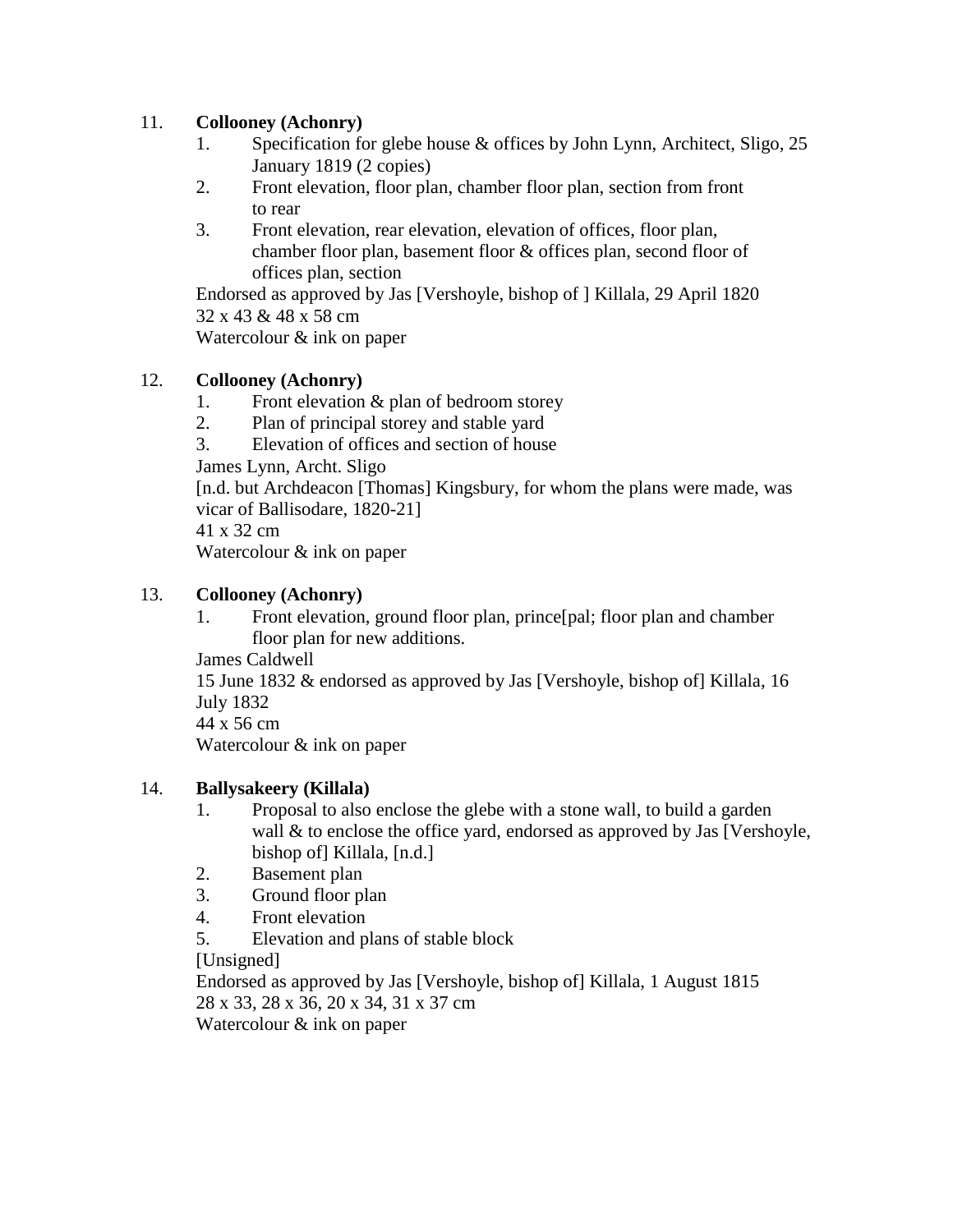#### 15. **Ballinrobe (Tuam)**

- 1. Front elevation
- 2. Plan of basement
- 3. Plan of principal floor
- 4. Plan of upper floor
- 5. General plan of house & offices

[Unsigned]

 $[n.d.]$ 

23 x 36 cm

Ink on paper

# 16. **Ballinrobe (Tuam): elevation & ground plans, [n.d.]**

1. Front elevation, floor plan, bedchamber floor plan [Unsigned]  $[n.d.]$ 38 x 46 cm Watercolour & ink on paper

# 17. **Kilconduffe/Swineford (Achonry)**

- 1. Front elevation, rear elevation, elevation of offices
- 2. Plan of principal storey, elevation of stable gable, elevation of cow house gable, plan of first storey of offices
- 3. Plan of chamber storey, plan of basement, plan of second storey offices
- 4. Specification signed by John Lynn, Sligo, 22 March 1819

John Lynn, Archt, Sligo 46 x 33 cm

Watercolour & ink on paper

# 18. **Ballysakeery (Killala)**

1. South elevation, ground plan, plan of house & curtilege W.E. Martin, Archt, 10 Waterloo Avenue, North Strand [Dublin]  $[n.d.]$ 46 x 60 cm Watercolour & ink on paper

# 19. **Castlemore/Kilmovee (Achonry)**

1. Elevation & ground plan [Unsigned] [nd. but the Revd Joseph Seymour, for whom the plans were made, was prebendary of Kilmovee and rector of Castlemore, 1811-50] 37 x 23 cm Ink on paper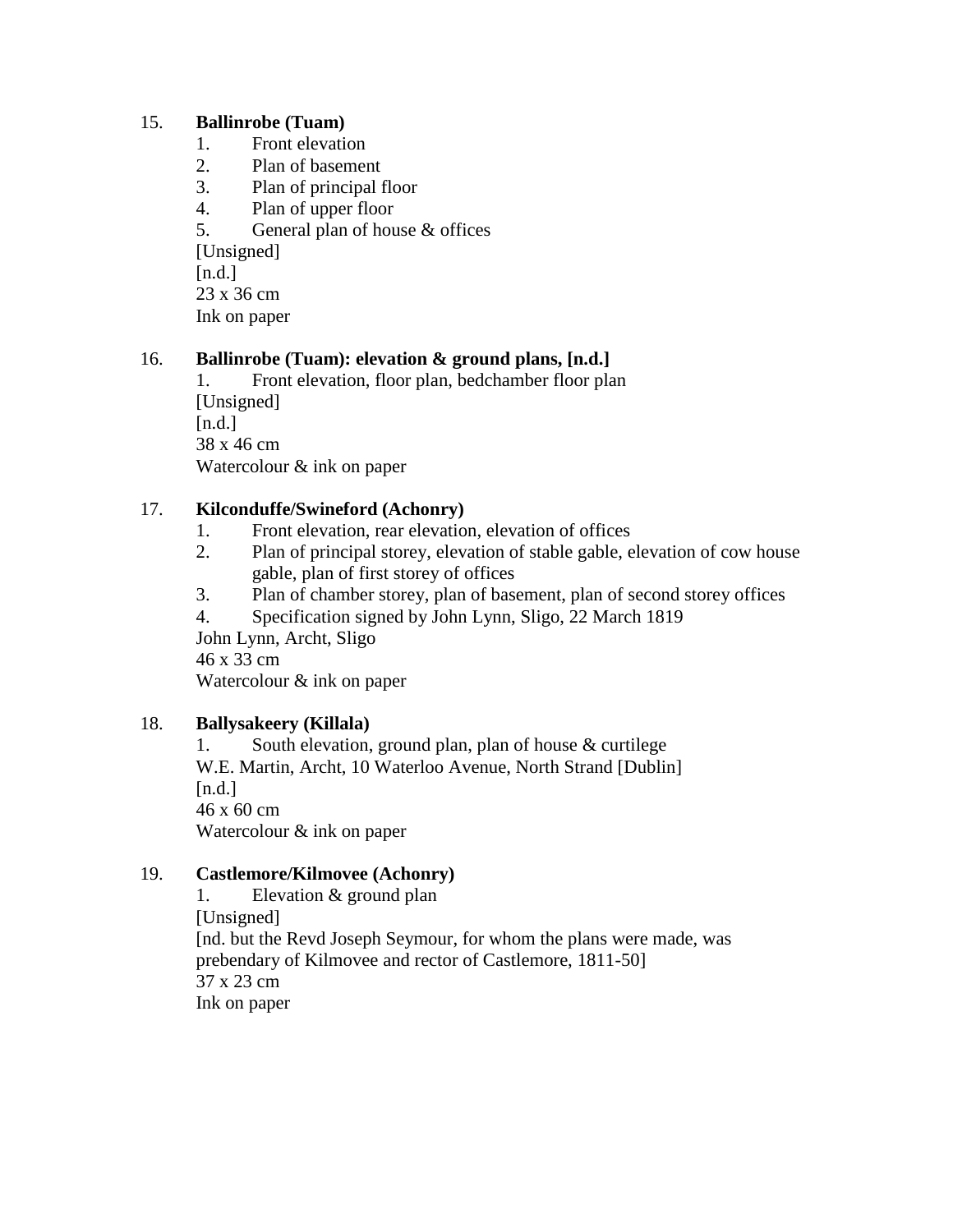## 20. **Unidentified glebe house**

1. Ground plan of house & offices [Unsigned]  $[n.d.]$ 23 x 38 cm Ink on paper

# 21. **Kilmactigue (Achonry)**

1. Front elevation, section, ground plan, bedchamber plan, basement plan John Charles 15 July 1808 43 x 30 cm Ink on paper Endorsed 'The Sum granted by the Board of First Fruits £800.00'

# 22. **Ballysadare (Achonry)**

1. Proposal from John Lynn to the Bishop of Killala, Sligo, 27 Feby 1819, with front elevation, ground floor plan, chamber floor plan & basement plan

33 x 40 cm Ink on paper

# 23. **Emlafad/Ballymote (Achonry)**

1. Ground floor plan, chamber floor plan, basement plan, plan of stable block [Unsigned]

Endorsed as approved by J[oseph Stock, bishop of ] Killala, Dublin, 23 Feb 1807 34 x 41 cm

Watercolour & ink on paper

# 24. **Wicklow (Glendalough)**

- 1. Specification by Wm Stirling FRIAI, 17 Gt Brunswick St, Dublin, June 1874
- 2. Site plan, plan of cistern, details of eaves, elevation of entrance gates
- 3. Plan of foundations, roof plan
- 4. Ground plan, upper floor plan
- 5. Sections
- 6. Front elevation, flank elevation
- 7. Rear elevations
- 8. Stable block elevation, transverse section, ground & upper floor plans
- 9. Elevation & section of entrance, details of handrail
- 10. Plan of bay window

35 x 51 cm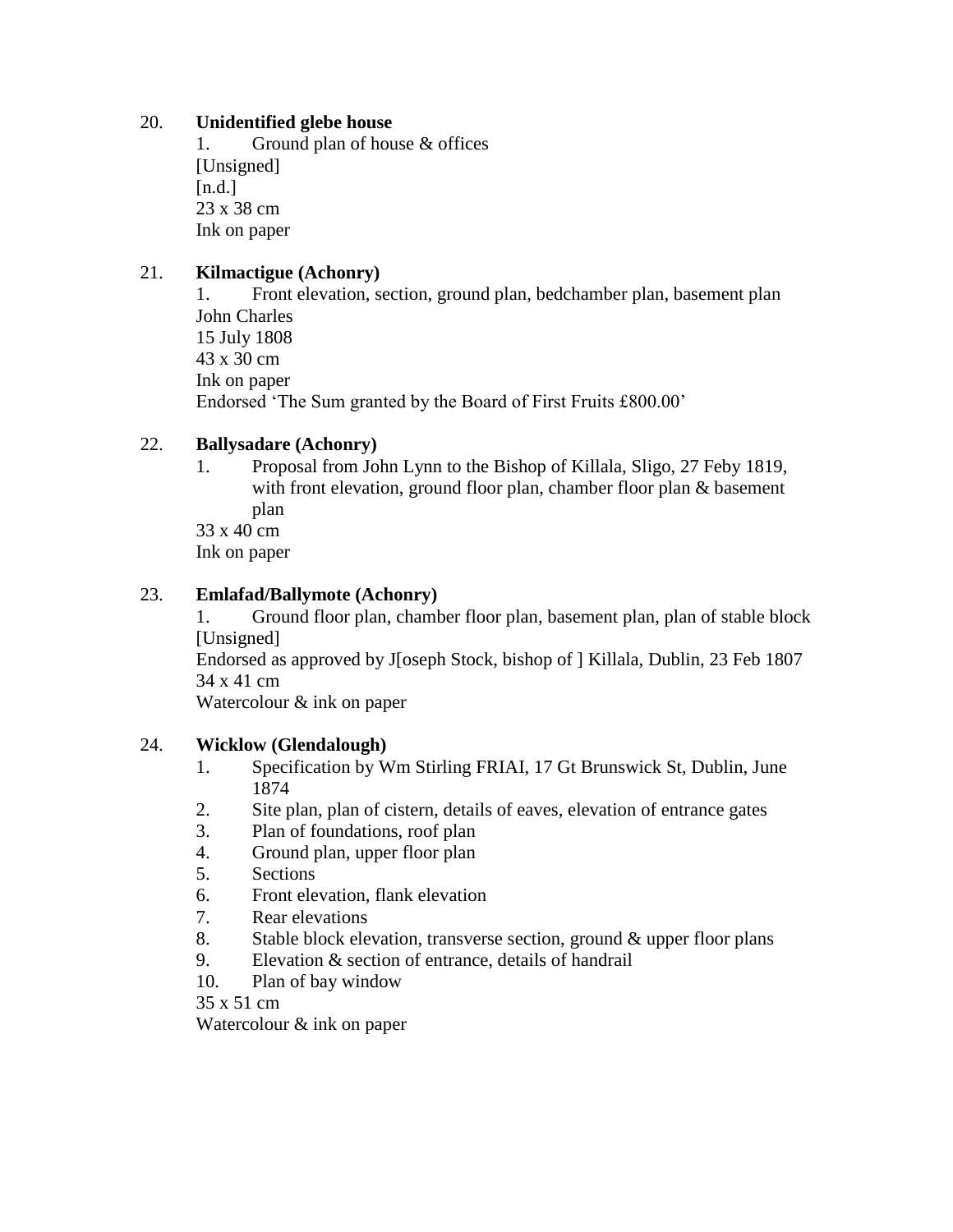# 25. **Geashill (Kildare)**

- 1. Ground floor plan, first floor plan, section, site map
- 2. North, south, east and west elevations

McDonnell & Dixon FRIAI, 20 Ely Place, Dublin

30 September 1960

70 x 102 cm

Watercolour & ink on paper

# 26. **Ferns Deanery (Ferns)**

- 1. Specification by Derek Ryan, ARIBA, MRIAI, Architect, 6 St Stephen's Green North, Dublin 2
- 2. South east and south west elevations, section
- 3. Sections
- 4. Site plan, sections, detail of entrance gates
- 5. First floor plan
- 6. Ground floor plan
- 7. Cloak room window, meter cupboard
- 8. Detail of wardrobes, dressing tables, service hatch
- 9. Detail of staircase

[n.d. but plans made for the Very Revd T.H.C. McFall who was dean of Ferns, 1949-79]

50 x 75 & 31 x 50 cm Ink on paper

# 27. **Castlemacadam (Glendalough)**

- 1. Specification by J. Hubert Brown, B.ARCH, MRIAI, ARIBA, Chartered Architect, 33 Molesworth Street, Dublin, 25 August 1964
- 2. Ground floor plan, first floor plan, basement plan, attic plan, sections
- 3. North, south, east and west elevations, section

Plans dated 8 September [19]64 66 x 96 cm

Watercolour & ink on paper

# 28. **Standard glebe house type 'A'**

- 1. Ground floor plan, upper floor plan, section
- 2. Another version of No. 1
- 3. Another version of No. 1
- 4. Front, rear and end elevations
- 5. Another version of No. 4
- 6. Another version of No. 4

McDonnell & Dixon, Architects, 20 Ely Place, Dublin April 1958 59 x 73 cm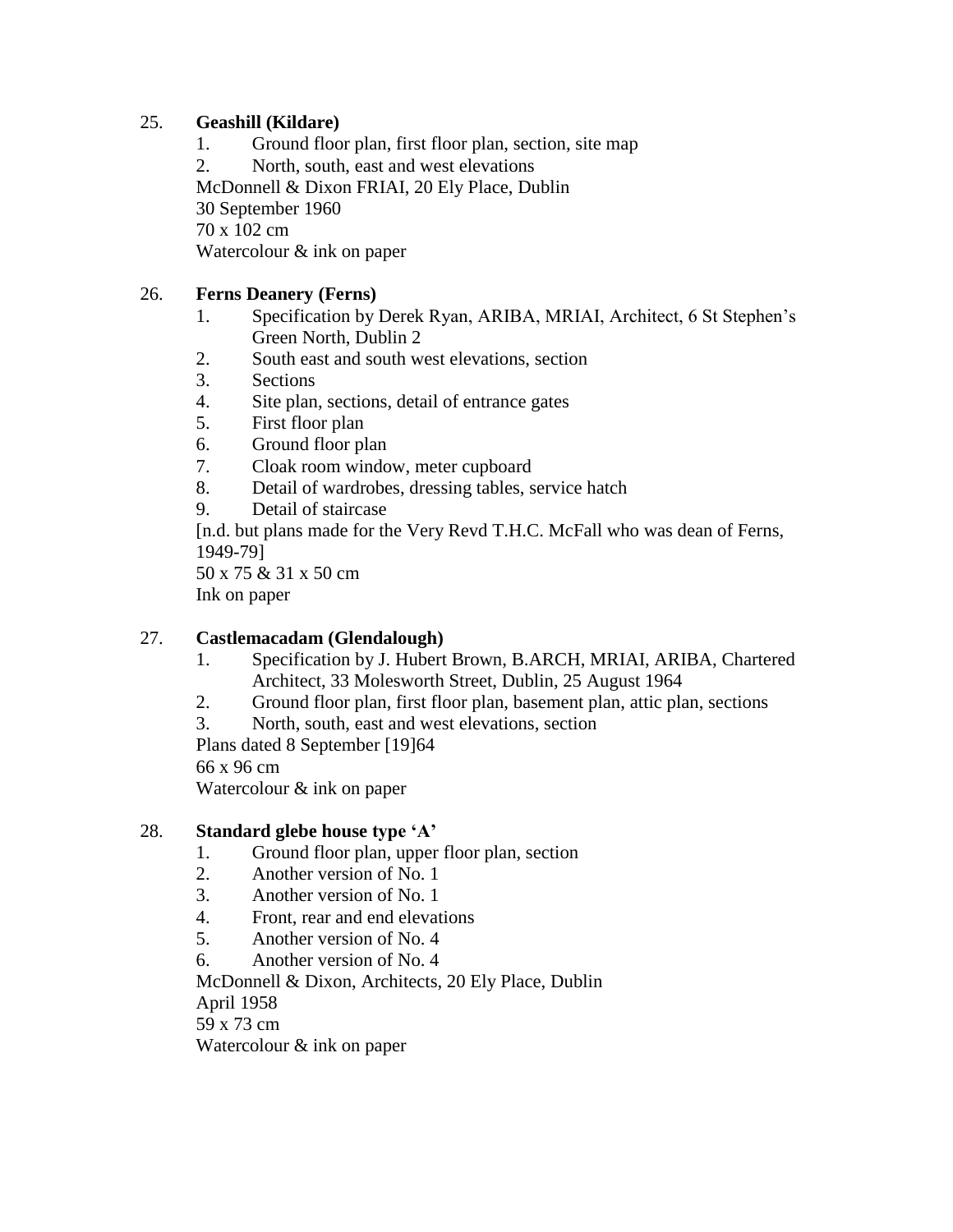# 29. **Killabban/Balllickmoyler (Leighlin)**

1. Ground floor plan M.F. Crowe, MRIAI, ARIBA, Chartered Architect, 91 Flemingstown Park, Dublin 14  $[n.d.]$ 38 x 51 cm Watercolour & ink on paper

# 30. **Muckamore (Connor)**

1. Front elevation, ground floor plan, first floor plan William C. McVeigh, ARIBA, Architect, 89 Malone Avenue, Belfast 19 June 1964 50 x 50 cm Ink on paper

# 31. **Clonenagh/Mountrath (Leighlin)**

1. Ground floor plan, first floor plan S. James Hurd, MRIAI, ARIBA, Architect, 79 Merrion Square, Dublin August 1963 32 x 74 cm Ink on paper

# 32. **Powerscourt/Enniskerry (Glendalough)**

- 1. South elevation & portion of east and west elevations with proposed external tiling to walls
- 2. Detail of barge boards

3. Detail of tile hanging - stamped J. Edwards, Terra Cotta Works, Ruabon J. Rawston Carroll, FRIBA, Architect, 183 Gt Brunswick Street, Dublin  $[n.d.]$ 

39 x 50, 47 x 69, 103 x 48 cm Watercolour & ink on gun paper

# 33. **Powerscourt/Enniskerry (Glendalough)**

- 1. Plan of principal floor, plan of basement floor
- 2. Roof plan, chamber plan
- 3. Section
- 4. Section
- 5. Sections
- 6. Entrance elevation, detail of cornice to gable, section through dairy
- 7. South, east and west elevations

Signed Thos. Pinckerton

 $[n.d.]$ 

37 x 46 cm

Watercolor  $&$  ink on parchment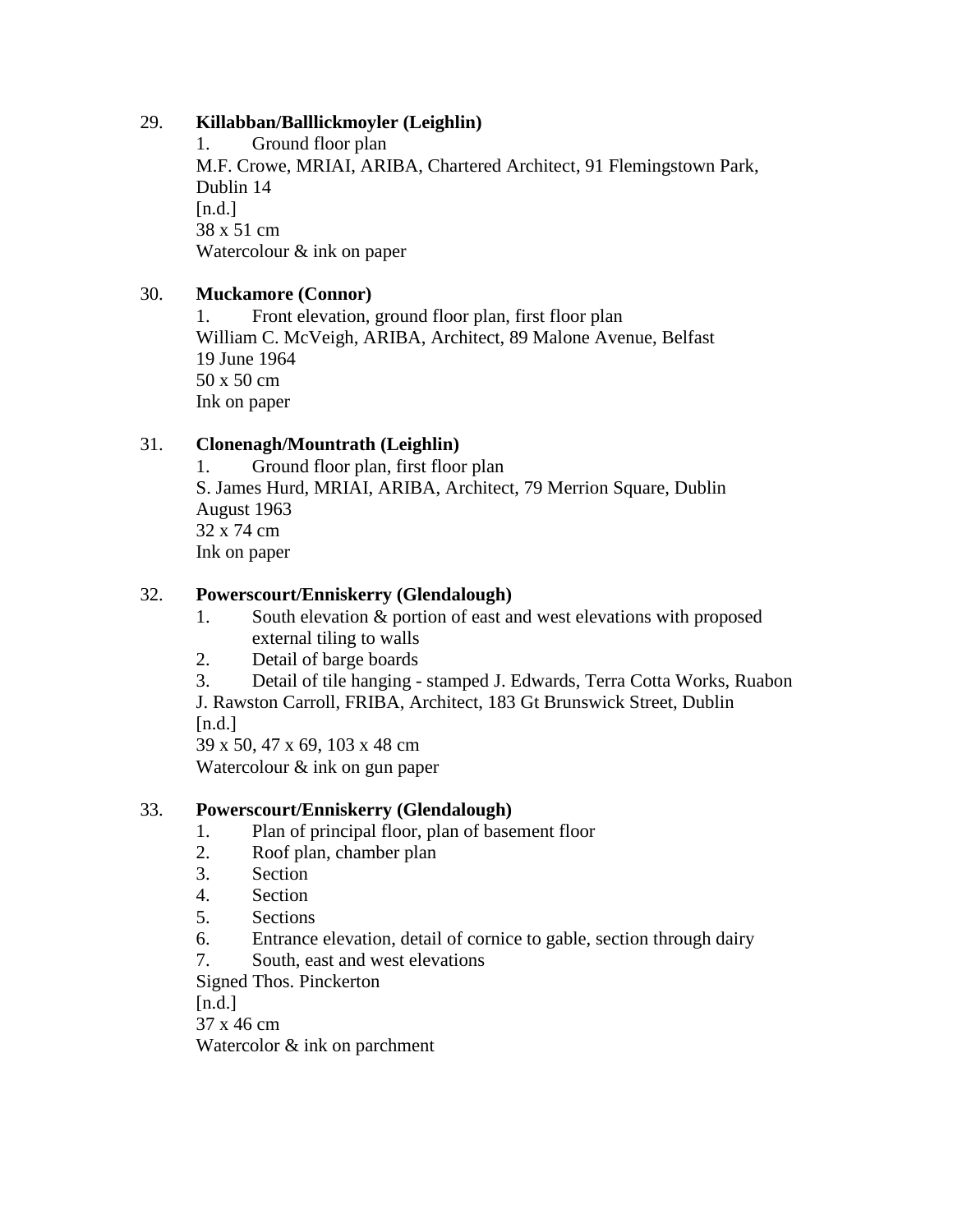# 34. **Powerscourt/Enniskerry (Glendalough)**

1. Plan of stables and farm offices Thomas Drew, Architect  $[n.d.]$ 54 x 64 cm Watercolour & ink on paper

# 35. **Powerscourt/Enniskerry (Glendalough)**

- 1. Details of barge board
- 2. Details of external tile hangings to walls

3. Section [Unsigned: possibly J. Rawston Carroll]  $[n.d.]$ 51 x 70 cm Ink on paper

# 36. **Woodside, Shrewsbury Rd, Dublin [former Dublin episcopal palace, 1926- 1949]**

- 1. Ground plan, first floor plan, second floor plan
- 2. North, south and east elevation, section
- 3. Another version of No. 2
- 4. West elevation, roof plan, sections
- 5. Block plan

Silvanus Trevail, FRIBA, Architect, Palace Chambers, Westminster, [London] SW

 $[n.d.]$ 

53 x 74 cm Watercolour & ink on paper

# 37. **Donacavey/Fintona (Clogher)**

1. Front elevation, rear elevation, ground plan, first floor plan, section for improvements and repairs

R.H. Beck & Co. Surveyors & Planning Consultants, 6 Market Street, Omagh, [Co. Tyrone]

Stamped as received by Omagh Rural District Counsil, 5 July 1965 67 x 101 cm

Ink on paper

# 38. **Donacavey/Fintona (Clogher)**

- 1. Front elevation, rear elevation, side elevations
- 2. Ground floor plan, first floor plan, section
- 3. Roof plan
- 4. Block Plan

Eugene McCann, Architectural Consultant, 39 Ashfield Gardens, Fintona, [Co. Tyrone]

June 1981

60 x 83, 30 x 35, 59 x 42 cm Ink on paper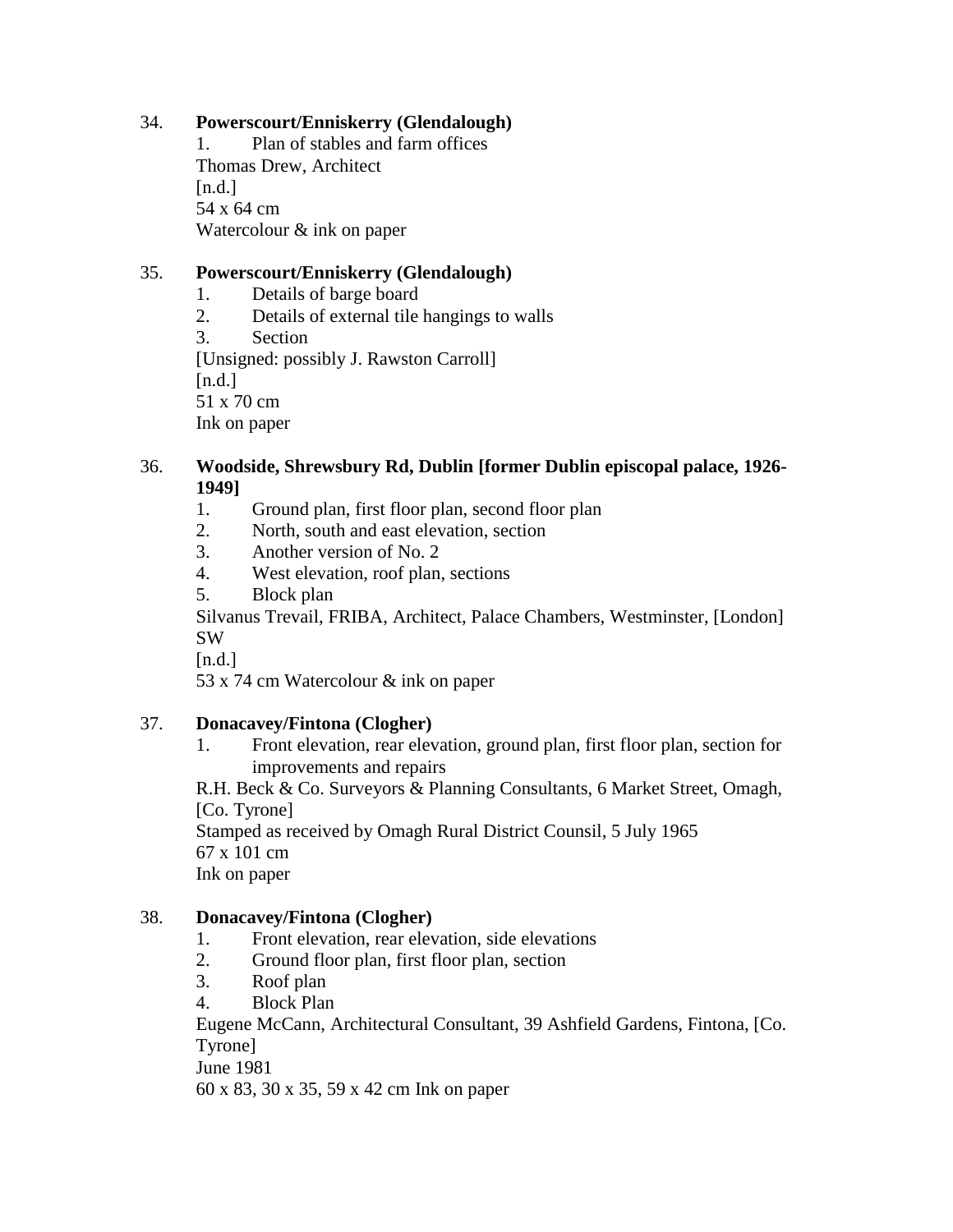# 39. **Grangegorman (Dublin)**

1. Front elevation 2. Site plan [Unsigned] 1836 30 x 26 cm Watercolour & ink on paper

# 40. **Grangegorman (Dublin)**

- 1. Ground floor plan, basement plan for proposed improvements
- 2. Upper floor plan, roof plan [Unsigned] 5 July 1853 47 x 31 cm Watercolour & ink on paper

# 41. **Grangegorman (Dublin)**

1. Site plan for house and parish rooms Donnelly & Henry, Architects, 63/64 Upper O'Connell Street, Dublin 1  $[n.d.]$ 106 x 65 cm Watercolour & ink on paper

# 42. **Grangegorman (Dublin)**

- 1. Specification
- 2. Front elevation, plan of principal storey, plan of bedchamber storey, plan of basement storey and offices

John Semple & Son 12 November 1827 42 x 54 cm Ink on paper

# 43. **Kinneagh (Glendalough)**

- 1. Front elevation, plan of principal storey, plan of basement, sections
- 2. Specification

John Semple & Son, Dublin

5 October 1830

36 x 50 cm

Ink on paper

Endorsed: 'This plan has been made at the request of the Revd Mr Spray probable estimate for house & offices £500'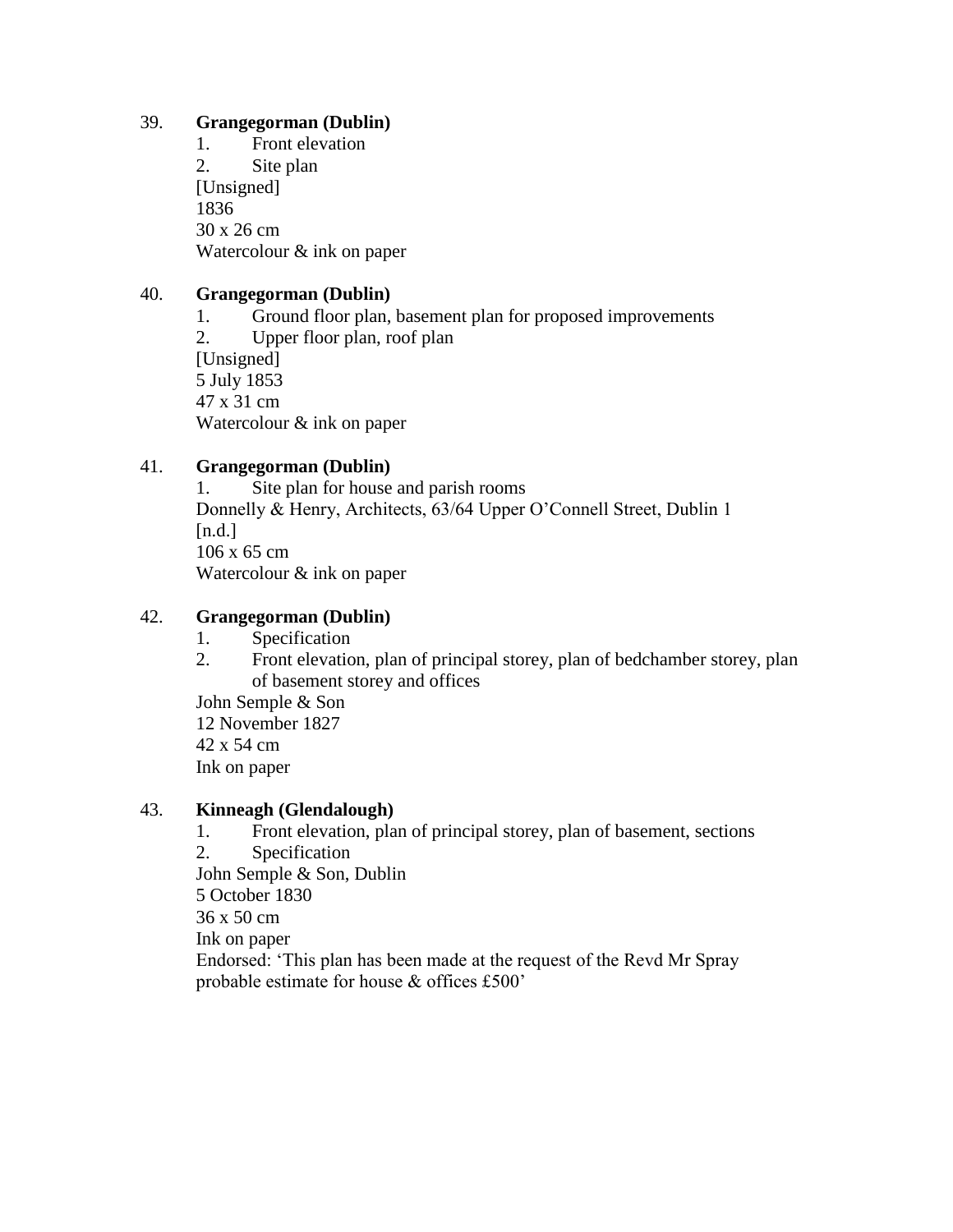#### 44. **Douglas (Cork)**

1. Site plan of house and offices Signed 'M.O.H.' 12 April 1876 43 x 54 cm Ink on gun paper

# 45. **Horetown (Ferns)**

1. Elevation and plan of yard offices [Unsigned]  $[n,d.]$ 20 x 31 cm Ink on paper

# 46. **Horestown (Ferns)**

1. Plans for offices R. Langrishe, Archt, Athlone September 1880 40 x 55 cm Watercolour & ink on gun paper

# 47. **Ballisodare (Achonry)**

1. Site plans, plan of offices, section J.D. Fairweather, MRIAI, Sligo 14 March 1955 40 x 65 cm Ink on paper

# 48. **Kinnity (Killaloe)**

1. Ground floor plan, first floor plan 2. Another version of No. 1 W.I. Baird, FRIAI September 1961 41 x 25 cm Ink on paper

# 49. **Achill (Tuam) - Remodelled Old School House**

- 1. North, south & east elevations, ground floor plan, first floor plan, sections
- 2. Another version of No. 1
- 3. Part south & east elevations, ground floor plan, first floor plan, section
- 4. Joinery & plaster details
- 5. Sketch of Old School House before remodelling

H. Fellows Prynne, ARIRA, Knockglass House, Crossmolina, Co. Mayo 1961-62 & [n.d]

50 x 76, 38 x 52, 20 x 33 cm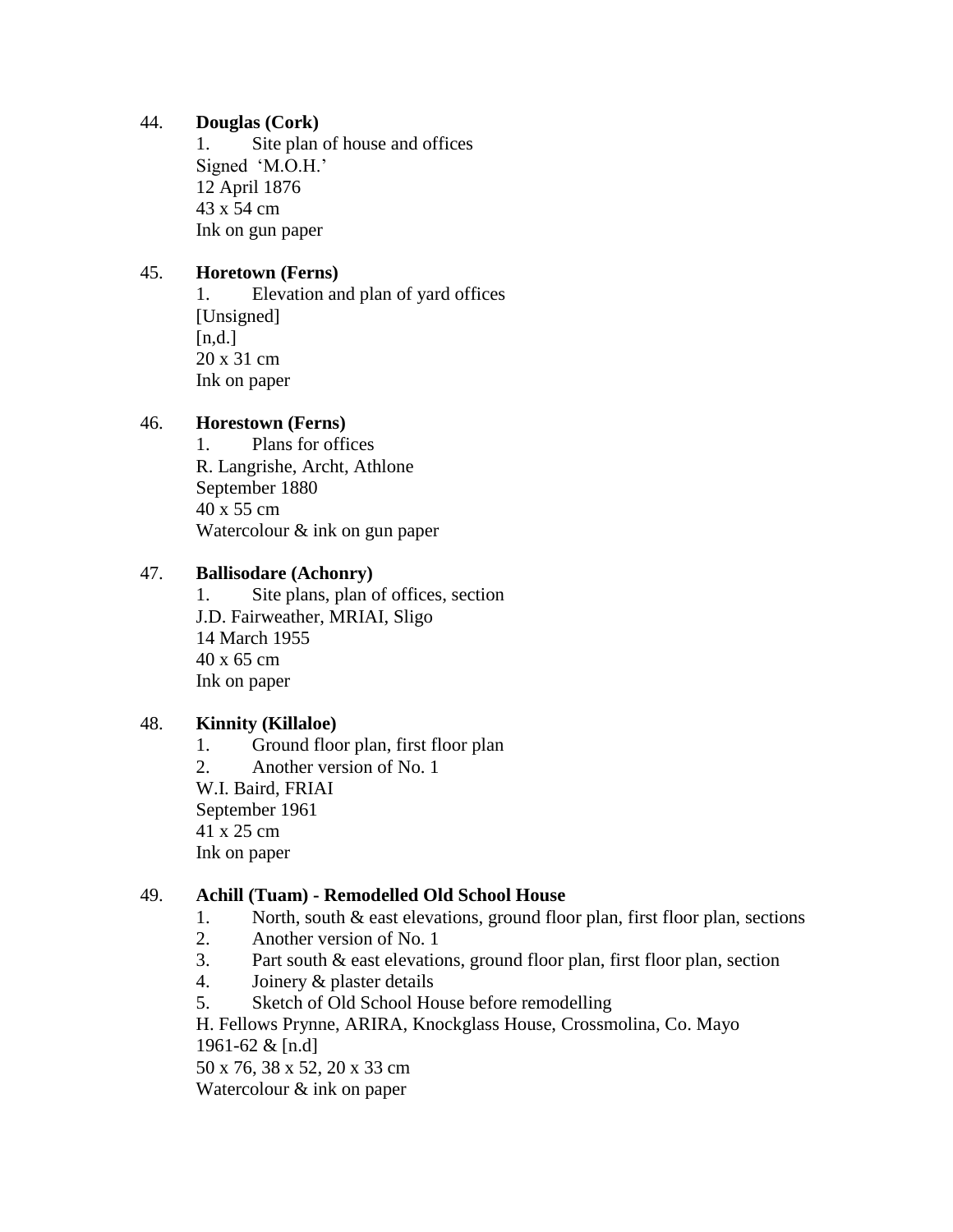# 50. **Cong (Tuam)**

1. North & south elevations, ground floor plan, first floor plan second floor plan, cross section

H. Fellowes Prynne, ARIBA ( Rtd), Diocesan Architect

6 November 1962

48 x 74 cm

Ink on paper

# 51. **Crossmolina (Killala)**

- 1. North-east & south-west elevations, ground floor plan, first floor plan
- 2. North, south, east & west elevations, section
- 3. Details of staircase, front & back porch, kitchen & bedroom fitments

H. Fellowes Prynne, ARIBA, Diocesan Architect, Knockglass House, Crossmolina, Co. Mayo

20 June 1959

47 x 73, 55 x 75 cm

Watercolour & ink on paper

# 52. **Galway (Tuam**)

- 1. North-east, north-west, south-east and south-west elevations, ground floor plan, first floor plan, section
- 2. Plan of hall & lobby, plan of landing, elevation of porch, sections, details of bedroom window
- 3. Details of interior fitments

H. Fellowes Prynne, ARIBA, Diocesan Architect, Knockglass House, Crossmolina, Co. Mayo

October & November 1960 & March 1961

56 x 76 cm

Watercolour & ink on paper

# 53. **Kilcummin/Oughterard (Tuam)**

- 1. Ground plan, first floor plan, half plan of roof
- 2. North, south, east  $&$  west elevations, sections
- 3. Part north elevation, sections

H. Fellows Prynne, ARIBA, Diocesan Architect August & September 1962

57 x 72, 40 x 74, 48 x 73 cm

Watercolour & ink on paper

# 54. **Omey/Clifden (Tuam)**

1. Plan & sections for remodelling of kitchen H. Fellowes Prynne, ARIBA, Diocesan Architect, Knockglass House, Crosssmolina, Co. Mayo 15 January 1960 44 x 50 cm Watercolour & ink on paper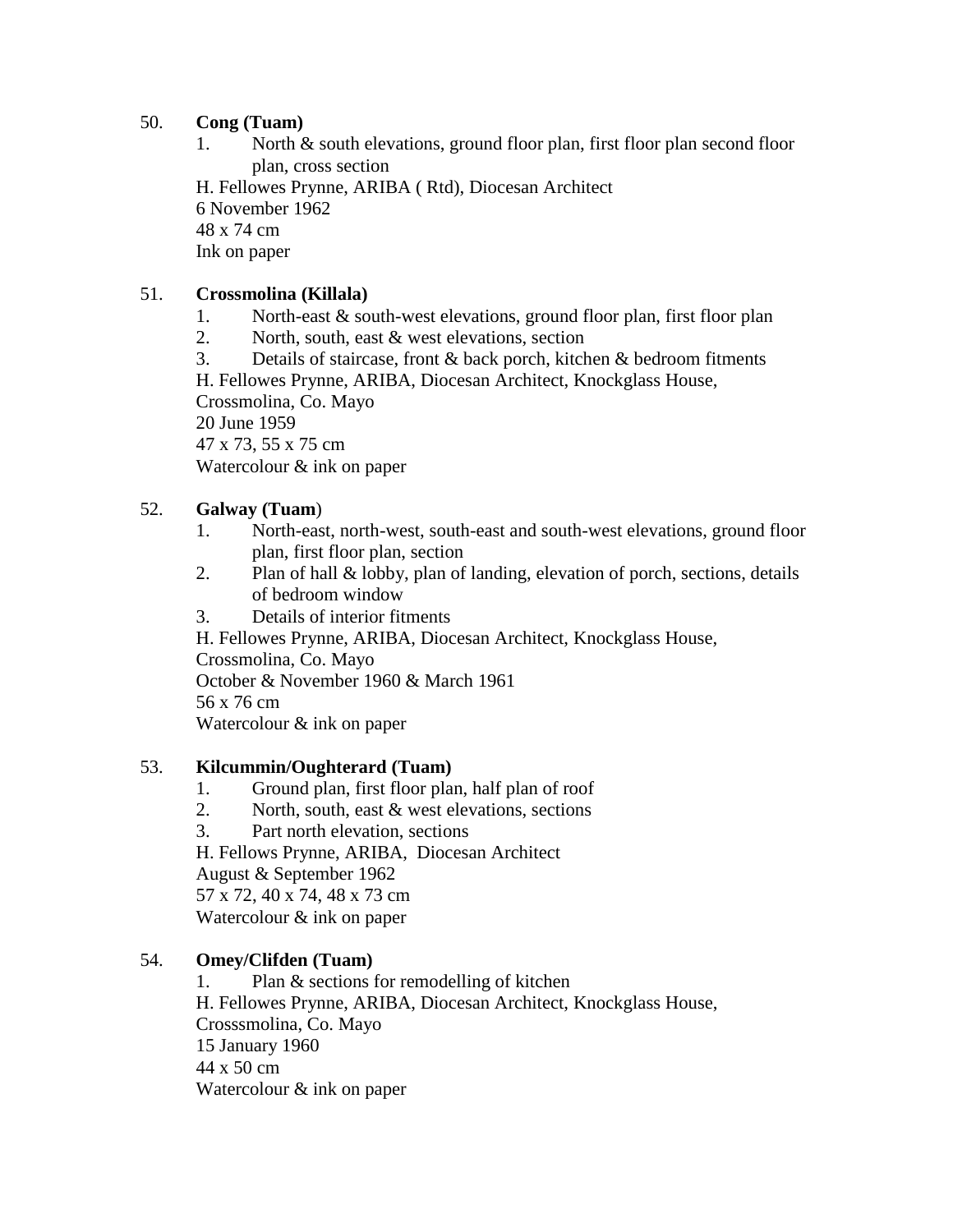# 55. **Skreen (Killala)**

1. North, south, east & west elevations, ground floor plan, first floor plan, section

H. Fellowes Prynne, ARIBA, Diocesan Architect

6 March 1961

58 x 76 cm

Watercolour & ink on paper

# 56. **Tuam Deanery (Tuam)**

- 1. Ground floor plan, first floor plan
- 2. North, south, east & west elevations, sections, detail of entrance gates and west wall
- 3. North, south & part east elevations, sections, detail of canopy & hall door
- 4. Details of staircase
- 5. Details of bedroom and kitchen fitments

H. Fellowes Prynne, ARIBA, Diocesan Architect, Knockglass House, Crossmolina, Co. Mayo February, March, June & July 1960 54 x 65 cm Watercolour & ink on paper

# 57. **Tuam Deanery (Tuam)**

1. Plans, sections & elevations of entrance gate, piers and wing walls Thomas Alexis Ryan, civil engineer, 11 Lr Dominick, Galway  $[n.d.]$ 60 x 63 cm Watercolour & ink on paper

# 58. **Kilcolman (Tuam)**

- 1. Plan of house & offices
- 2. Front elevation, south front elevation, plan of chamber storey, basement plan
- 3. Specification by Joseph Welland, Archt, 72 Upr Dorset St, [Dublin] 1836

70 x 53 cm

Watercolour & ink on paper

# 59. **Louisburg (Tuam)**

- 1. Front elevation, plan of principal storey, plan of chamber storey
- 2 Plan of offices
- 3. Specification by Joseph Welland, Archt, 48 Upr Rutland St, Dublin  $[n.d.]$

36 x 54 cm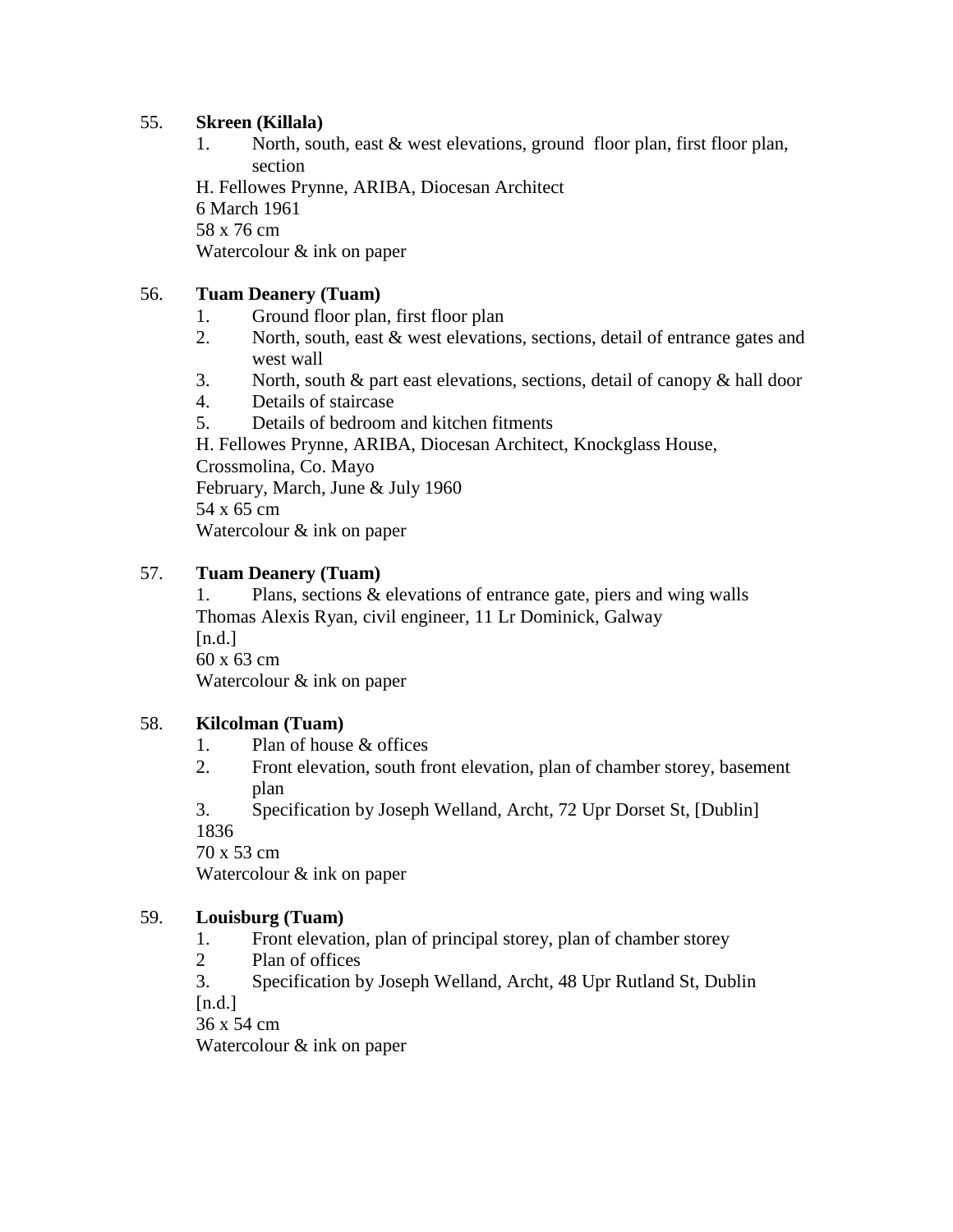#### 60. **Mayo (Tuam)**

- 1. Front elevation, south elevation, Plan of principal storey, plan of chamber storey, basement plan
- 2. Elevation & plan of offices
- 3. Specification by Joseph Welland, Archt, 72 upper Dorset St, Dublin 1824

Endorsed as approved by [the Hon.] Power [Le Power Trench, archbishop of] Tuam, 5 Oct 1824

67 x 56 cm Watercolour & ink on paper

# 61. **?Omey (Tuam)**

1. Elevation & roof plan [Unsigned]  $[n.d.]$ 48 x 33 cm Watercolour & ink on paper

#### 62. **Unidentified house**

1. Ground plan, bedroom floor plan  $[n.d.]$ 70 x 52 cm Ink on paper

# 63. **Killiney, Holy Trinity (Dublin)**

1. Ground plan, first floor plan, front elevation, side section Peter Roberts, 78 Patrick Street, Dun Laoghaire 60 x 84 cm Watercolour & ink on paper – laminated

#### 64. **St Patrick's Cathedral, Dublin (Dublin)**

1. Front elevation, garden elevation, ground plan, first floor plan, basement plan, section..

N.R. McGovern, April 1932 60 x 97 mm Watercolour & ink on paper **[OS]** 2. Kitchen fittings Donnelly & Henry, 63-64 Upr O'Connell St, Dublin 38 x 51 cm Watercolour & ink on paper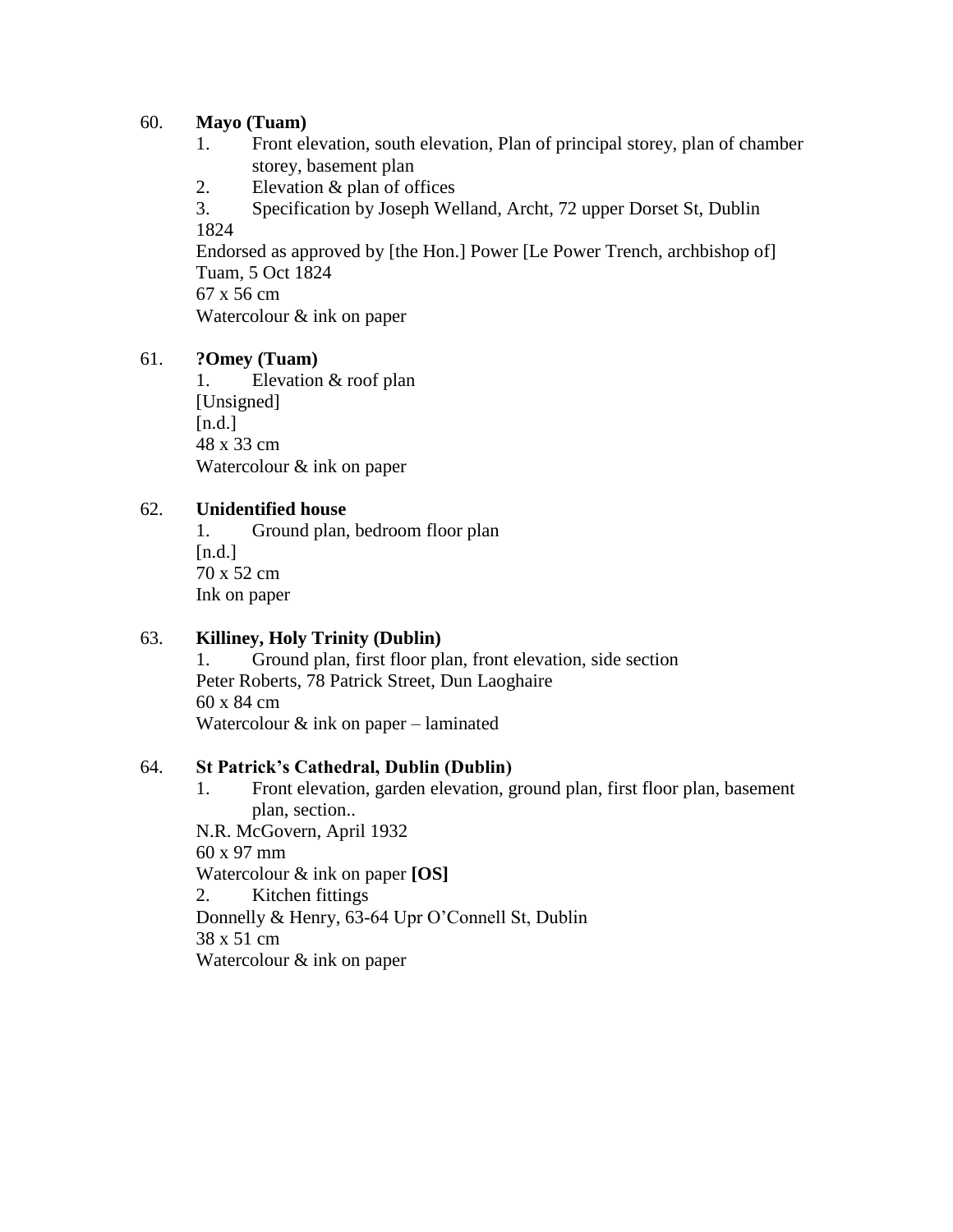#### 65. **Dublin – St Bartholomew (Dublin)**

1. Ground plan, first floor plan, section for proposed alterations to the Rectory Clyde Road, Ballsbridge C.H.Murray B.A., B.A.I., M.I.C.E.I. [1952]

66 x 59 cm Watercolour & ink on paper

#### 66. **Dublin – St Bartholomew (Dublin)**

- 1. Ground plan, first floor plan, elevations for proposed alterations
- 2. Do Kyle Brothers, Builders, Rathfarnham.

44 x 63 cm

Ink on paper.

#### 67 **Dublin – St Patrick's Deanery (Dublin)**

- 1. Proposed alterations to the garage & stables to form Living Quarters. Ground floor plan. First floor plan. Elevations. 45 x 66 cm. F.G. Hicks FRIBA. Architect. May 1941.
- 2. Proposed alterations to the Stables. Alternative Scheme No 2. Ground Floor Plan. First Floor Plan. 24 x 63 cm. F.G. Hicks FRIBA. Architect. June 1941

#### 68 **Unidentified Glebe House. John Lynn Arch. Sligo**

1. Ground Plan. Chamber Floor. Elevation. Section from front to rear. 31 x 43 cm. John Lynn Arch. Sligo. n.d.

#### 69 **Dublin – Kilternan Rectory (Dublin)**

- 1. Survey of Rectory at Kilternan Co. Dublin. Drg No S1. Basement Plan. Ground Floor Plan. 59 x 84 cm. George A McCaw. 21 February 1984.
- 2. Survey of Rectory at Kilternan Co. Dublin. Drg No S2. First Floor Plan. Section AA. West Elevation. 59 x 84 cm. George A McCaw. 21 February 1984.
- 3. Survey of Rectory at Kilternan Co. Dublin. Drg No S3. East. South. North Elevation. 59 x 84 cm. George A McCaw. 21 February 1984.
- 4. Proposed New Rectory at Kilternan Co. Dublin for Kilternan Parish. No 1 Ground Floor Plan. First Floor Plan. 59 x 84. George A McCaw. 28 September 1984.
- 5. Proposed New Rectory at Kilternan Co. Dublin for Kilternan Parish. No 2 North East Elevation. North West Elevation. 59 x 84. George A McCaw. 28 September 1984.
- 6. Proposed New Rectory at Kilternan Co. Dublin for Kilternan Parish. No 3. South East Elevation. South West Elevation. 59 x 84. George A McCaw. 28 September 1984.
- 7. Proposed New Rectory at Kilternan Co. Dublin for Kilternan Parish. No 4. Standard Septic Tank for single house. 59 x 84. George A McCaw. 12 March 1985.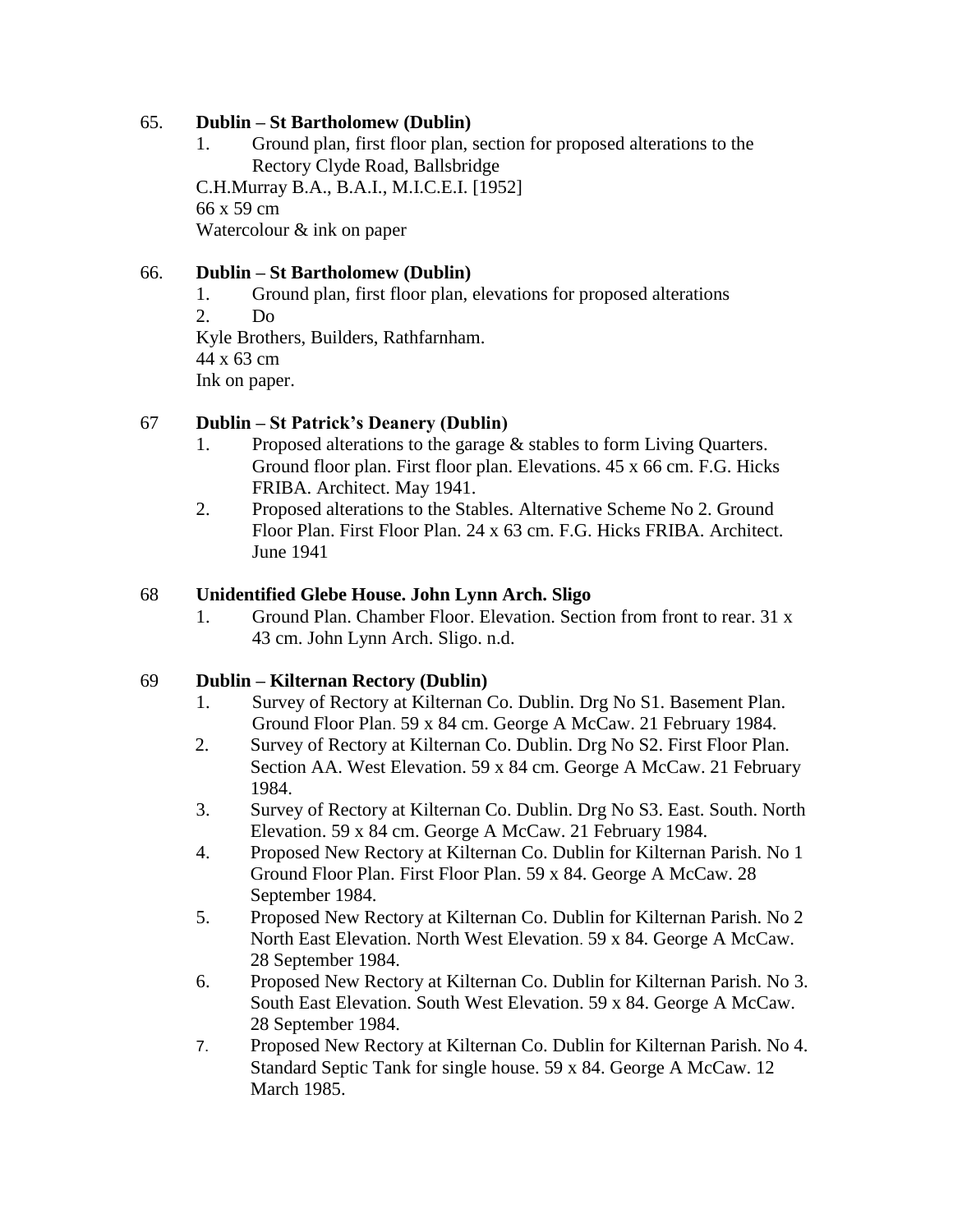- 8. Proposed New Rectory at Kilternan Co. Dublin for Kilternan Parish. No 5. Part Ground Floor Plan showing Fuel Store. 29 x 24 cm. George A McCaw. 12 March 1985.
- 9. Articles of Agreement. Constructing a new rectory and demolish existing house. At Kilternan Co. Dublin 3 June 1985. 12pp. George A McCaw.
- 10. Specification for Demolition of existing three storey Rectory at Kilternan Co. Dublin for Kilternan. 3pp. February 1985. George A McCaw.
- 11. Specification for New Rectory at Kilternan Co. Dublin for Kilternan Parish. February 1985. 18pp. George A McCaw.

# 70 **Meath – Rathmoylon (Meath)**

- 1. Survey of Site of Proposed New Rectory at Strany More Rathmolyon Co. Meath for Rathmolyon. 41 x 59n cm. George A McCaw. 28 October 1982.
- 2. Proposed New Rectory at Strany More Rathmolyon Co. Meath for Rathmolyon Parish. No 1. Floor Plan. Section AA. 59 x 84 cm. George A McCaw. 10 December 1982.
- 3. Proposed New Rectory at Strany More Rathmolyon Co. Meath for Rathmolyon Parish. No 2. Elevations. 59 x 84 cm. George A McCaw. 10 December 1982.
- 4. Articles of Agreement. Constructing a new rectory at Strany More Rathmolyon Co. Meath. 4pp. George A McCaw.15 April 1983.
- 5. Outline Specification and Schedule of Materials for New House at Strany More Rathmolyon for Rathmolyon Parish. 15 April 1983. 19pp. George A McCaw.

# 71 **Meath & Kildare – Maynooth (Kildare)**

- 1. Site Plan & Location Map for proposed New Rectory off Parson Street Maynooth Co. Kildare for Select. 42 x 59.6cm. George A McCaw. 26 September 1995
- 2. Site Plan & Location Map for proposed New Rectory off Parson Street Maynooth Co. Kildare for Select. 42 x 59.6cm . George A McCaw. 26 September 1995
- 3. Site Map for Proposed New Rectory off Parson Streey Maynooth for Maynooth Select Vestry (Dunboyne. 29.7 x 21.1 cm. George A McCaw. 12 December 1982.
- 4. Lands at the Rectory Maynooth. Lease Map [B]. Plot Area 5.665 acres. 41.9 x 29.6 cm. James F. McManus. 19 May 1980
- 5. Site Map for Proposed New Rectory off Parson Streey Maynooth for Maynooth Select Vestry (Dunboyne Union). 29.7 x 21.1 cm. George A McCaw. 12 December 1989.
- 6. Site Map for Proposed New Rectory off Parson Streey Maynooth for Maynooth Select Vestry (Dunboyne Union). 41.9 x 59.2 cm. George A McCaw. 26 September 1989.
- 7. Site Plan of Proposed New Rectory at Maynooth Co. Kildare for Rev. G. Williamson. 41.9 x 59.2 cm. George A McCaw. 03 April 1989.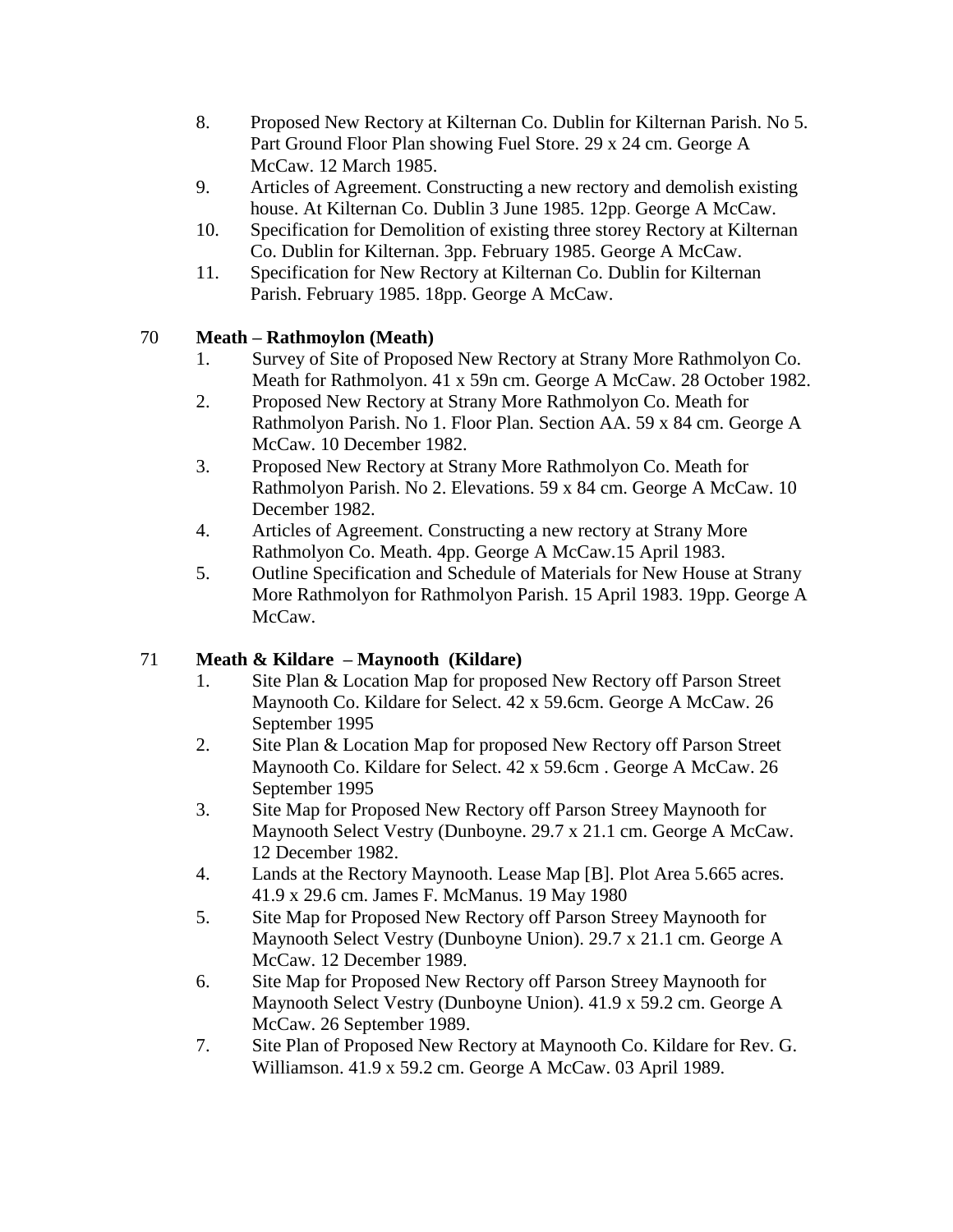- 8. Site Plan of Proposed New Housing Layout & Rectory at Maynooth Co. Kildare for Rev. G. Williamson. 41.9 x 59.2 cm. George A McCaw. 15 May 1989.
- 9. Site Plan of Proposed New Housing Layout & Rectory at Maynooth Co. Kildare for Rev. G. Williamson. 41.9 x 59.2 cm. George A McCaw. 29 June 1989.
- 10. Site Plan & Location Map for Off Parson Street Maynooth Co. Kildare for Maynooth Select Vestry. 41.9 x 59.2 cm. George A McCaw. 11 July 1989.
- 11. Site Plan of proposed new Housing Development off Parson Street Maynooth Co. Kildare for Maynooth. 41.9 x 59.2 cm. George A McCaw. 15 January 1990.
- 12. Survey of Surface Water & Foul Sewer Layouts in Existing Housing Development off Parson Street. 41.9 x 59.2 cm. George A McCaw. 02 June 1994.
- 13. Proposed New Rectory off Parson Street Maynooth Co. Kildare for Maynooth Select Vestry (Dunboyne. 59.3 x 84.3cm. George A McCaw. 12 December 1989.
- 14. Proposed New Rectory off Parson Street Maynooth Co. Kildare for Maynooth Select Vestry (Dunboyne. 59.3 x 84.3cm. George A McCaw. 26 September 1995.
- 15. Proposed New Rectory off Parson Street Maynooth Co. Kildare for Maynooth Select Vestry (Dunboyne. 59.3 x 84.3cm. George A McCaw. 12 December 1989.
- 16. Proposed New Rectory off Parson Street Maynooth Co. Kildare for Maynooth Select Vestry (Dunboyne. 59.3 x 84.3cm. George A McCaw. 26 September 1995.
- 17. Proposed New Rectory off Parson Street Maynooth Co. Kildare for Maynooth Select Vestry (Dunboyne. 59.3 x 84.3cm. George A McCaw. 26 September 1995.
- 18. Site Plan & Location Map for proposed New Rectory off Parson Street Maynooth Co. Kildare for Select. 29.7 x 20.9 cm. George A McCaw. 26 October 1989.
- 19. Maynooth Rectory Revised Layout of Living Room & Study. 29.7 x 20.9 cm. George A McCaw. 20 November 1989.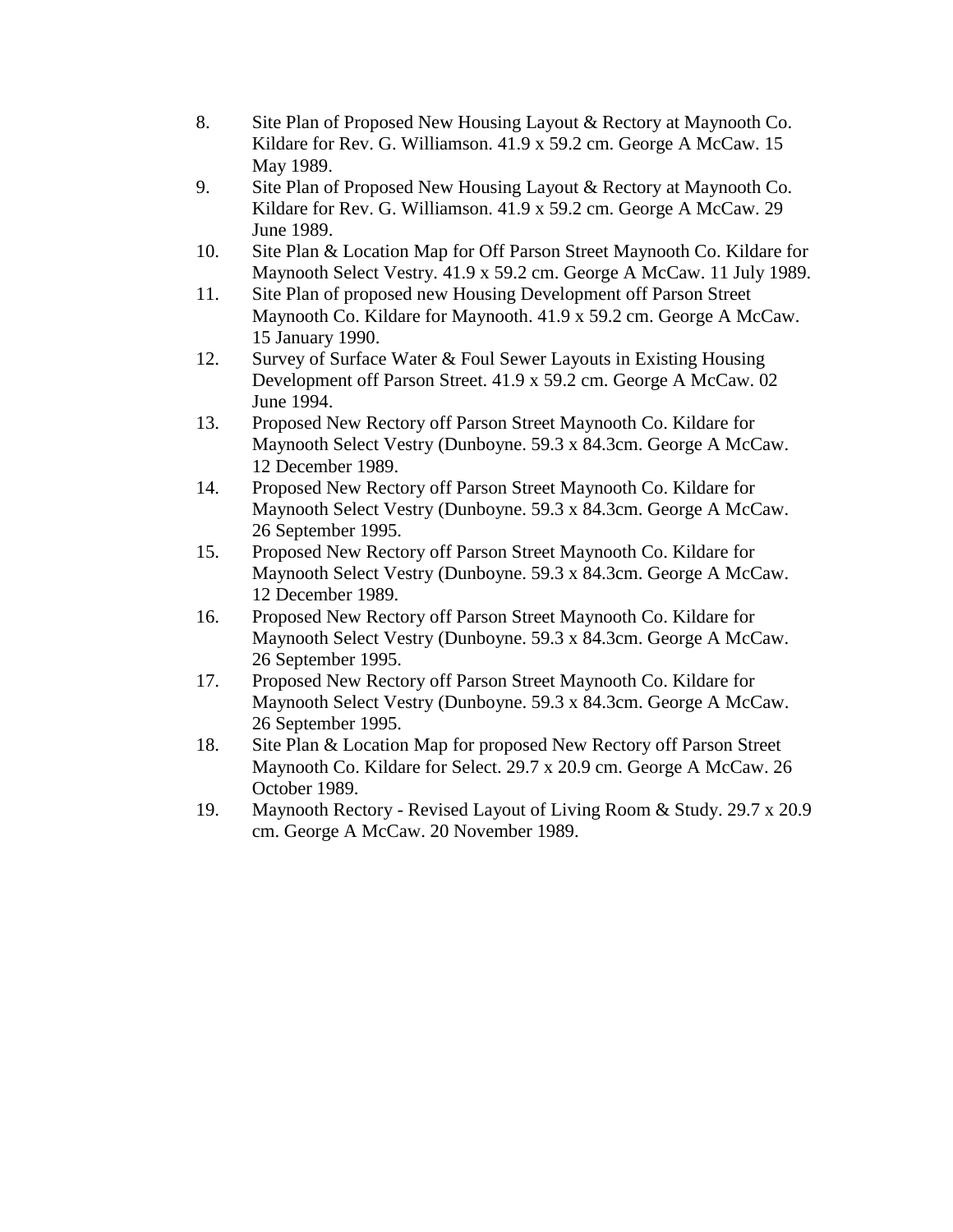#### **INDEXES**

#### **Index of Locations**

Achill, 49 Ballinrobe, 15-16 Ballisodare, 22, 47 Ballysakeery, 14, 18 Castlemacadam, 27 Castlemore, 19 Clonenagh, 31 Collooney, 11-13 Cong, 50 Crossmolina, 51 Donacavey, , 37-38 Douglas, 44 Dublin, Palace, 36 Dublin, St Bartholomew, 65 Dublin, St Patrick's cathedral, 64, 67 Dunfeeny, 10 Emlafad, 23 Ferns, 26 Finglas, 5 Galway, 52 Geashill, 25 Grangegorman, 39-42 Horetown, 45-46 Kilcolman, 58 Kilconduffe, 17 Kilcullen, 1 Kilcummin, 53 Kilgobban, 7 Killabban, 29 Killiney – Holy Trinity, 63 Kilmatigue, 21 Kilternan, 69 Kinneagh, 43 Kinnity, 48 Louisburg, 59 Mayo, 60 Maynooth, 71 Muckamore, 30 Omey, 54, 61 Powerscourt, 32-35